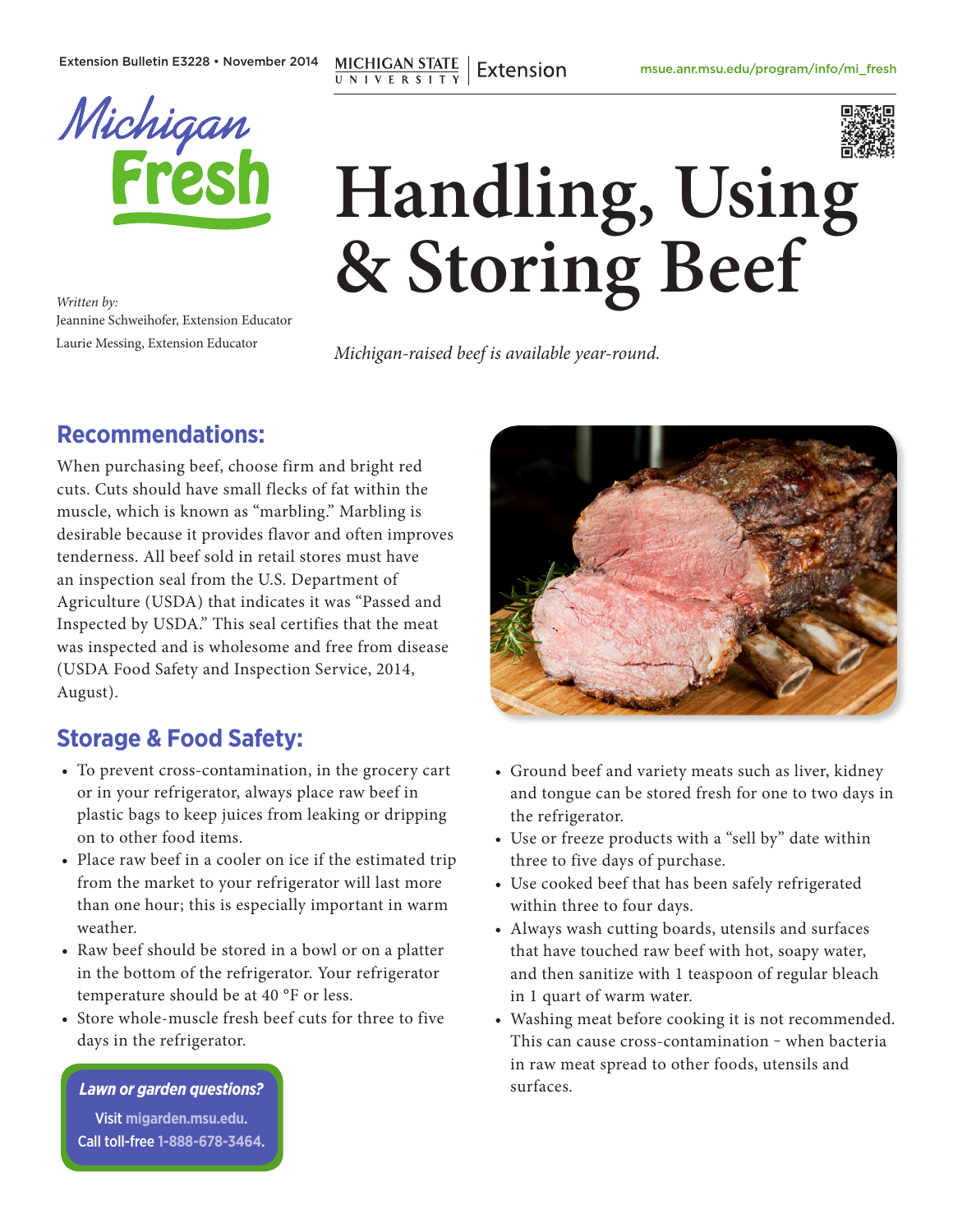# **Thawing:**

*Always* thaw meats in the refrigerator, in the microwave or in cold water. Never thaw meat on the counter.

- It is best to plan ahead for slow, safe thawing in the refrigerator. Small pieces of meat may defrost within one to two days. Large items will take longer, approximately one day for each 5 pounds of weight. Use thawed beef within four days.
- When defrosting meat in the microwave, it is necessary to cook it immediately after thawing because some areas may become warm and begin to cook during microwaving.
- For fast thawing, place food in a leakproof plastic bag and immerse it in cold water. Change the water every 30 minutes to be sure it stays cold. After thawing, cook immediately.
- Beef can be cooked while it is still frozen, but it will take approximately 1 1/2 times as long to cook.

# **Marinating:**

*Always* marinate meat in the refrigerator. Beef may be marinated for up to 24 hours in the refrigerator. If some of the marinade is to be used as a sauce on the cooked food, set some aside before adding the raw meat. Do not save marinade for future use, and discard used marinade after cooking the meat.

# **Cooking:**

Research indicates that color and texture are not safe ways of determining the doneness of beef products. Use a calibrated food thermometer to make sure the meat reaches the correct temperature. The USDA Food Safety and Inspection Service (2012, June) recommends the following minimum internal cooking temperatures for beef products:

- Ground beef -160 °F
- Steaks  $-145$  °F
- Roasts -145 °F and allowed to rest for 4 minutes before carving ("Resting" the meat means to let it sit for a given amount of time before consuming it.)

Dry-heat cookery methods – such as grilling, broiling, roasting, pan broiling and pan frying - are ideal for more tender cuts of meat.

Moist-heat cookery involves adding moisture and using methods such as braising, pot-roasting or cooking with liquid, such as in stews and soups. Moist-heat cookery is ideal for less tender cuts of meat that require long and slow cooking. Different cuts have different preferred methods of cooking (Table 1).

# **Canning – Ground or Chopped Beef:**

Beef *must be canned in a pressure canner* for a safe product.

Choose fresh, chilled meat. Shape chopped meat into patties or balls. Cook until lightly browned. Ground meat may be sautéed without shaping. Remove excess fat. Fill jars with pieces. Add boiling meat broth, tomato juice or water, leaving 1-inch headspace. Add 2 teaspoons of salt per quart to the jars, if desired.

Adjust lids and process following the recommendations in Table 2 and Table 3 according to the type of canner used.

#### **Canning – Strips, Cubes or Chunks of Beef:**

Choose quality chilled meat. Remove excess fat. Remove bones.

**Hot pack** – Precook meat until rare by roasting, stewing or browning in a small amount of fat. Add 1 teaspoon of salt per quart to the jar, if desired. Fill jars with pieces and add boiling broth, meat drippings, water or tomato juice, leaving 1-inch headspace.

**Raw pack** – Add 2 teaspoons of salt per quart to the jar, if desired. Fill jars with raw meat pieces, leaving 1-inch headspace. Do not add liquid.

Adjust lids and process following the recommendations in Table 4 or Table 5 according to the type of canner used.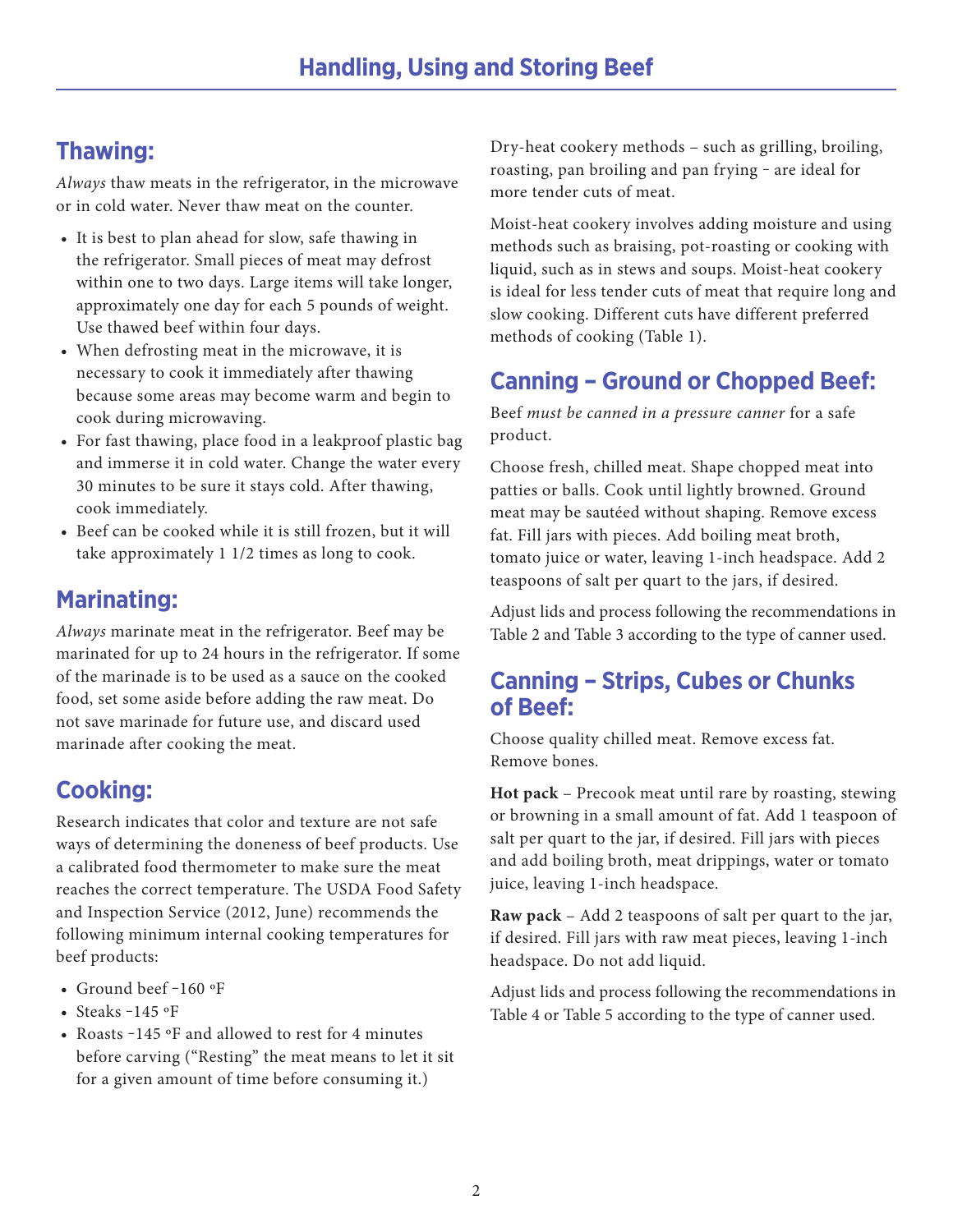| Table 1. Approximate number of 3-ounce cooked servings per pound and recommended cooking method(s) for |
|--------------------------------------------------------------------------------------------------------|
| various cuts of beef.                                                                                  |

| Beef cut**             | Alternative name**                                   | Servings per<br>pound***                  | Preferred Preparation/Cookery<br>Method** |  |
|------------------------|------------------------------------------------------|-------------------------------------------|-------------------------------------------|--|
| Steaks:                |                                                      |                                           |                                           |  |
| Tenderloin             | Filet                                                | 3                                         | Grill/Dry heat                            |  |
| Porterhouse            | King Steak                                           | $\overline{2}$                            | Grill/Dry heat                            |  |
| T-bone                 |                                                      | $\overline{2}$                            | Grill/Dry heat                            |  |
| Strip (boneless)       | New York or Kansas City Strip<br>Steak, Top Loin     | 2.5                                       | Grill/Dry heat                            |  |
| Rib-eye                | Delmonico                                            | 3                                         | Grill/Dry heat                            |  |
| Top Sirloin (boneless) | Sirloin Butt Steak                                   | $\overline{\mathbf{3}}$                   | Grill/Dry heat                            |  |
| Sirloin Tip            | <b>Ball Tip Steak</b>                                | 3                                         | Pan broiling/Dry heat                     |  |
| Chuck Top Blade        | Flat Iron, Book or Butler                            | 3                                         | Grill or pan fry or broil/Dry heat        |  |
| Shoulder Center        | Ranch Steak                                          | 3                                         | Grill/Dry heat                            |  |
| Top Round              | London Broil                                         | 3                                         | Grill/Dry heat*                           |  |
| Eye of Round           |                                                      | $\overline{3}$                            | Braise/Moist heat                         |  |
| Tri-Tip                |                                                      | 3                                         | Grill/Dry heat                            |  |
| Flank                  | London Broil                                         | 3                                         | Grill/Dry heat*                           |  |
| Skirt                  | Diaphragm                                            | 3                                         | Grill/Dry heat*                           |  |
| Oven Roasts:           |                                                      |                                           |                                           |  |
| Tenderloin             |                                                      | 3                                         | Roast/Dry heat                            |  |
| Ribeye (bone-in)       | Prime Rib, Rib Roast                                 | $\overline{2}$                            | Roast/Dry heat                            |  |
| Ribeye                 | Delmonico Roast                                      | 3                                         | Roast/Dry heat                            |  |
| Tri-Tip                | Triangle Roast, Bottom Sirloin                       | $\overline{\mathbf{3}}$                   | Roast/Dry heat                            |  |
| Sirloin Tip            | <b>Ball Tip Roast</b>                                | 3                                         | Roast/Dry heat                            |  |
| Pot Roasts:            |                                                      |                                           |                                           |  |
| Chuck (boneless)       | Chuck Arm or Chuck Blade<br>Roast                    | $\overline{2}$                            | Slow cook/Moist heat                      |  |
| 7-Bone Chuck           |                                                      | 2.5                                       | Slow cook/Moist heat                      |  |
| Cross Rib (bone-in)    |                                                      | Slow cook/Moist heat<br>2.5               |                                           |  |
| <b>Brisket</b>         |                                                      | Slow cook/Moist heat<br>3                 |                                           |  |
| Top Round              |                                                      | $\overline{\mathbf{3}}$<br>Roast/Dry heat |                                           |  |
| Eye of Round           |                                                      | 3<br>Roast/Dry heat                       |                                           |  |
| <b>Bottom Round</b>    | Rump Roast                                           | $\overline{2}$                            | Slow cook/Moist heat                      |  |
| Ribs:                  |                                                      |                                           |                                           |  |
| Short Ribs (bone-in)   |                                                      | $\overline{2}$                            | Braise/Moist heat                         |  |
| Short Ribs (boneless)  | English Short Ribs, Boneless<br><b>Braising Ribs</b> | 2.5                                       | Braise/Moist heat                         |  |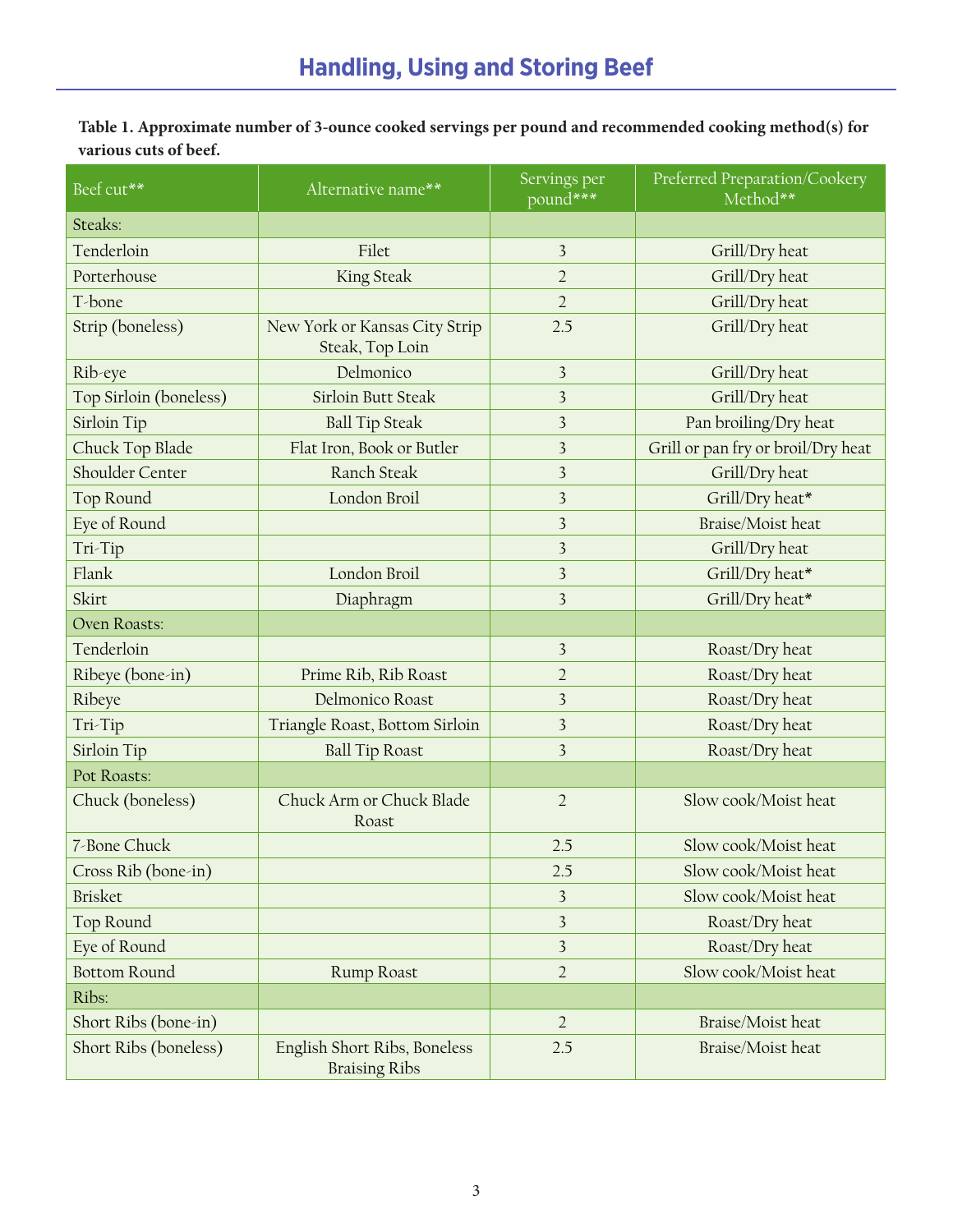# **Handling, Using and Storing Beef**

| Table 1. Continued                                                                                                                                   |            |   |                                |  |  |  |
|------------------------------------------------------------------------------------------------------------------------------------------------------|------------|---|--------------------------------|--|--|--|
| Miscellaneous:                                                                                                                                       |            |   |                                |  |  |  |
| <b>Stew Meat</b>                                                                                                                                     | Diced Beef |   | Slow cook/Moist heat           |  |  |  |
| <b>Cross Cut Shanks</b>                                                                                                                              |            |   | Stew/Moist heat                |  |  |  |
| Ground Beef                                                                                                                                          |            | 4 | Grill or pan broiling/Dry heat |  |  |  |
| Organ Meats                                                                                                                                          |            |   | Various or Pan fry/Dry heat    |  |  |  |
| *works well with marinade<br>** Adapted from Cattlemen's Beef Board and National Cattlemen's Beef Association, 2013<br>*** Adapted from Burson, 1989 |            |   |                                |  |  |  |

**Table 2. Recommended process time for ground or chopped beef in a dial-gauge pressure canner.**

|               |                 |                       | Canner Pressure (PSI) in pounds at Altitudes of |                    |                    |                    |
|---------------|-----------------|-----------------------|-------------------------------------------------|--------------------|--------------------|--------------------|
| Style of Pack | <b>Jar Size</b> | Process Time<br>(min) | $0 - 2,000$ ft                                  | $2,001 - 4,000$ ft | $4,001 - 6,000$ ft | $6,001 - 8,000$ ft |
| Hot           | Pints           |                       |                                                 |                    |                    | 14                 |
|               | Quarts          | 90                    |                                                 |                    |                    |                    |

**Table 3. Recommended process time for ground or chopped beef in a weighted-gauge pressure canner.**

|               |              |                    | Canner Pressure (PSI) in pounds at Altitudes of |                |  |
|---------------|--------------|--------------------|-------------------------------------------------|----------------|--|
| Style of Pack | Jar Size     | Process Time (min) | $0 - 1,000$ ft                                  | Above 1,000 ft |  |
| Hot           | <b>Pints</b> |                    |                                                 |                |  |
|               | Ouarts       | 90                 |                                                 |                |  |

**Table 4. Recommended process time for strips, cubes or chunks of beef in a dial-gauge pressure canner.**

|                      |                 |                              | Canner Pressure (PSI) in pounds at Altitudes of |                                        |                    |                    |
|----------------------|-----------------|------------------------------|-------------------------------------------------|----------------------------------------|--------------------|--------------------|
| <b>Style of Pack</b> | <b>Jar Size</b> | <b>Process Time</b><br>(min) | $0 - 2,000$ ft                                  | $\vert 2,001 - 4,000 \text{ ft} \vert$ | $4,001 - 6,000$ ft | $6,001 - 8,000$ ft |
| Hot and raw          | Pints           | 75                           |                                                 |                                        |                    | 14                 |
|                      | Ouarts          | 90                           |                                                 |                                        |                    |                    |

**Table 5. Recommended process time for strips, cubes or chunks of beef in a weighted-gauge pressure canner.**

|               |          |                    | Canner Pressure (PSI) in pounds at Altitudes of |                |  |
|---------------|----------|--------------------|-------------------------------------------------|----------------|--|
| Style of Pack | Jar Size | Process Time (min) | $0 - 1,000$ ft                                  | Above 1,000 ft |  |
| Hot and raw   | Pints    |                    |                                                 |                |  |
|               | Ouarts   | 90                 |                                                 |                |  |

Information on canning was adapted from the National Center for Home Food Preservation website at http://nchfp.uga.edu/how/can\_05/strips\_cubes\_chunks. html#TBLE2. The National Center for Home Food Preservation adapted their information from the "Complete Guide to Home Canning," Agriculture Information Bulletin No. 539, USDA, revised 2009.